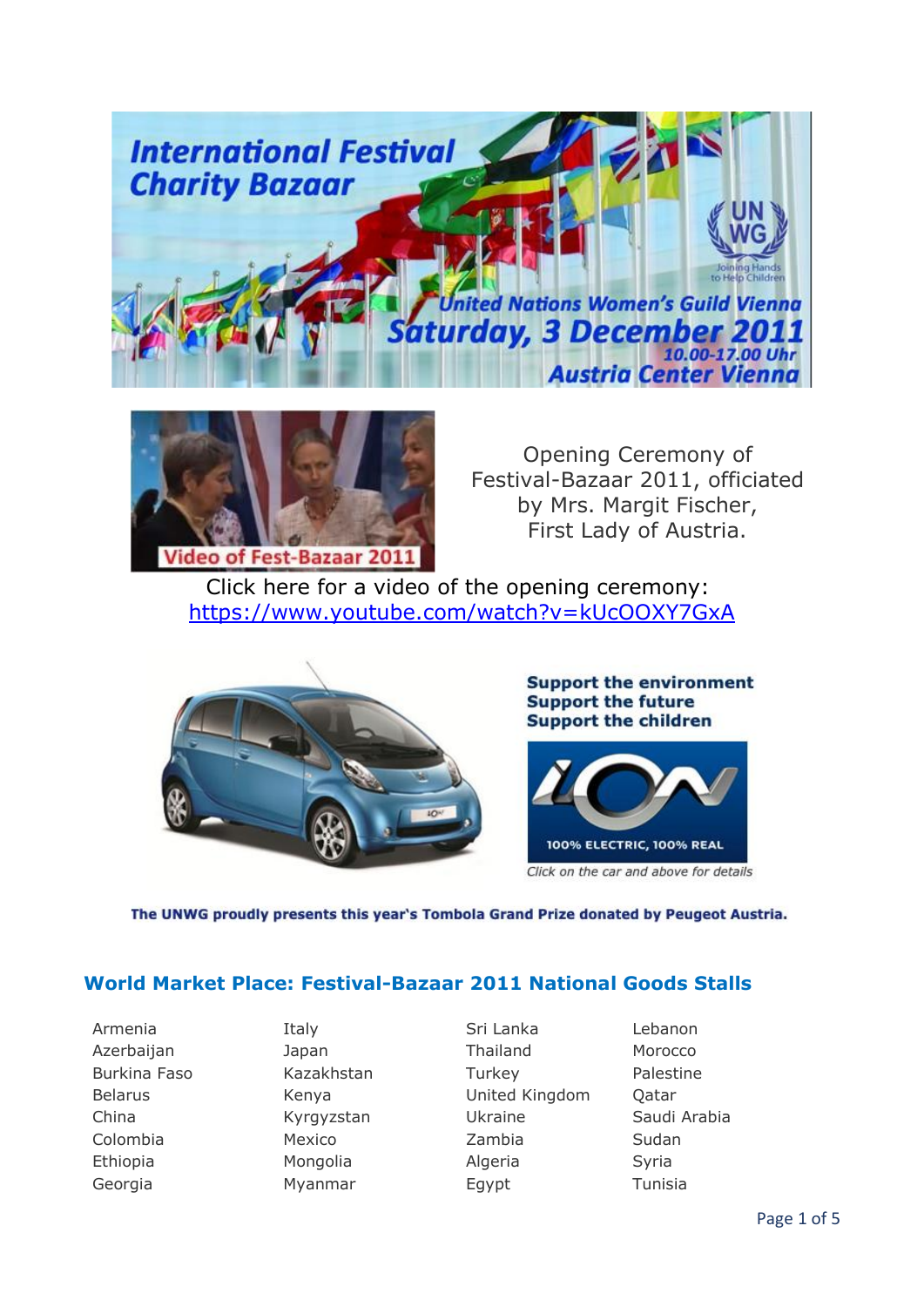| <b>Hungary</b> |
|----------------|
| India          |
| Indonesia      |
| Iran           |

Norway **Emirates** Yemen Philippines Iraq Poland Jordan South Africa Kuwait

# **International Cuisine: Festival-Bazaar 2011 Restaurants**

| Algeria        | Eritrea   | Laos            | Qatar          |
|----------------|-----------|-----------------|----------------|
| Argentina      | Georgia   | Lebanon         | Russia         |
| Armenia        | Germany   | Malaysia        | Saudi Arabia   |
| Austria        | Greece    | Mexico          | South Africa   |
| Australia      | Hungary   | Mongolia        | Sri Lanka      |
| Azerbaijan     | India     | Morocco         | Sudan          |
| <b>Belarus</b> | Indonesia | The Netherlands | Syria          |
| <b>Brazil</b>  | Iraq      | New Zealand     | Thailand       |
| Canada         | Ireland   | Nigeria         | Tunisia        |
| China          | Italy     | Oman            | Turkey         |
| Colombia       | Japan     | Pakistan        | United Kingdom |
| Cuba           | Jordan    | Palestine       | <b>USA</b>     |
| Czech Republic | Kenya     | Peru            | Venezuela      |
| Egypt          | Korea     | Philippines     | Vietnam        |
| Emirates       | Kuwait    | Poland          | Yemen          |

## **Special stalls prepared by UNWG members:**

| <b>Books:</b> Used books in all languages     | <b>Quilts: Handmade needle work</b>                                                   |
|-----------------------------------------------|---------------------------------------------------------------------------------------|
|                                               | <b>Coins:</b> vintage coins from all nations <b>Surprise Corner</b> : Everybody wins! |
| <b>Kiosk:</b> Handicraft & gift items         | <b>Tombola:</b> Win the 100% elecrtic iOn!                                            |
| <b>Stamps:</b> sorted by nation and<br>themes | White Elephant Sale: Jewellry, brick-brack, clothing,                                 |
| Plants: to brighten your home                 | bags, skis                                                                            |

**United Nations Information Service (UNIS)**: Our guest to present UN organizations based in Vienna.

## **To support other charitable organizations in Vienna, the UNWG invited these groups to take part in the Festival-Bazaar 2011:**

| Aids Hilfe Wien                                       | Lebenswelt Schenkenfe                                                                    |
|-------------------------------------------------------|------------------------------------------------------------------------------------------|
| AFESIP Fair Fashion (AFF)                             | Lion's Club Wien Ostarrichi                                                              |
| Asyl in Not                                           | Österreichische Gesellschaft für Muskelkranke                                            |
| Behindertenhilfe Klosterneuburg/<br>Kindersozialhilfe | Österreichische Hilfswerk für Taubblinde und<br>hochgradig Hör- und Sehbehinderte (ÖHTB) |
| Children Planet                                       | Österreichische Rett Syndrom Gesellschaft                                                |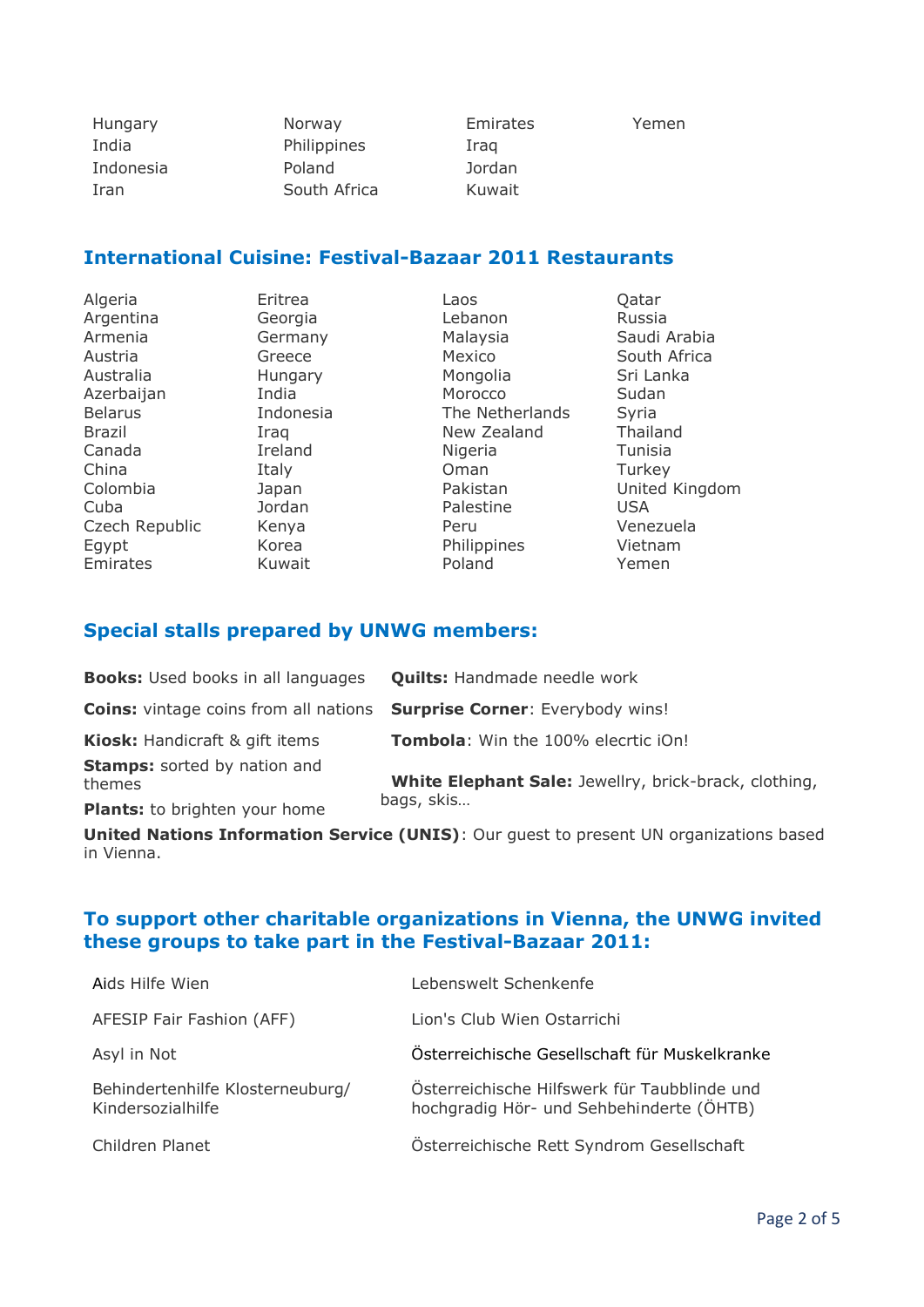| Helping-Hands Family                  | United Nations Children's Fund (UNICEF)                      |
|---------------------------------------|--------------------------------------------------------------|
| International Christian School Vienna | Verein Wobes                                                 |
| Jugend am Werk                        | Wiener Sozialdienste WISO                                    |
| Kenia Kinder-Helping Hands            | Verein "Selbsthilfegruppe Pflegefamilien" -<br>Rumänienhilfe |

### **Entertainment Program:**

#### **Cultural Performance**

Presents a selection of international performing artists.

| Azerbaijan      | China     | Japan           | Slovakia   |
|-----------------|-----------|-----------------|------------|
| Brazil          | Colombia  | The Netherlands | Tajikistan |
| <b>Bulgaria</b> | Indonesia | Norway          |            |

#### **Costumes of the World**

A presentation of children's cultures in their national costumes, accompanied by their traditional music, songs and dances.

|            | Drum call: Filip Todorovic |       |
|------------|----------------------------|-------|
| Austria    | Eqypt                      | Nam   |
| Azerbaijan | Georgia                    | The   |
| Bangladesh | Hungary                    | Nige  |
| Canada     | India                      | Paki: |
| Colombia   | Japan                      | Pale: |
| Cuba       | Mexio                      | Peru  |

Namibia South Africa<br>The Netherlands Trinidad & To ry Nigeria Venezuela Pakistan Palestine

a according The Netherlands Trinidad & Tobago

### **Young Talents**

A kaleidoscope of young entertainers.

| Anne Medhurst<br>Awoba Macheiner                                     | Int'l Christian School High School Choir<br>Isabelle Maria Ines Dani |
|----------------------------------------------------------------------|----------------------------------------------------------------------|
|                                                                      |                                                                      |
| Ayo Van Elmer presents                                               | Students from the Japanese School                                    |
| Busi Jonathan                                                        | Melissa Deinda Felicia Syahril                                       |
| C. Zachariah, T. Thotteka, C. Meledeth Wilson Tan-Ho                 |                                                                      |
| Eva Attapah & Elizabeth Mills present Zelie Couvreur & Kinda Kuzbari |                                                                      |

## **Other Austrian and international arts and craft participants:**

AZZOUNI Samia **IDDRISU Yakubu** MIKSITS Harriet BRUCKNER Phyllis JELINEK Ingrid NEBEL Gabriele BUTT Humaira **IILAH Griselda** FARRELL Mary **KOENIG Sieglinde** PREININGER Magda GOLKOWSKY Rosemarie KOLLER Nitaya VAN GEUZE Christin HURBAN Karin MELINC Eva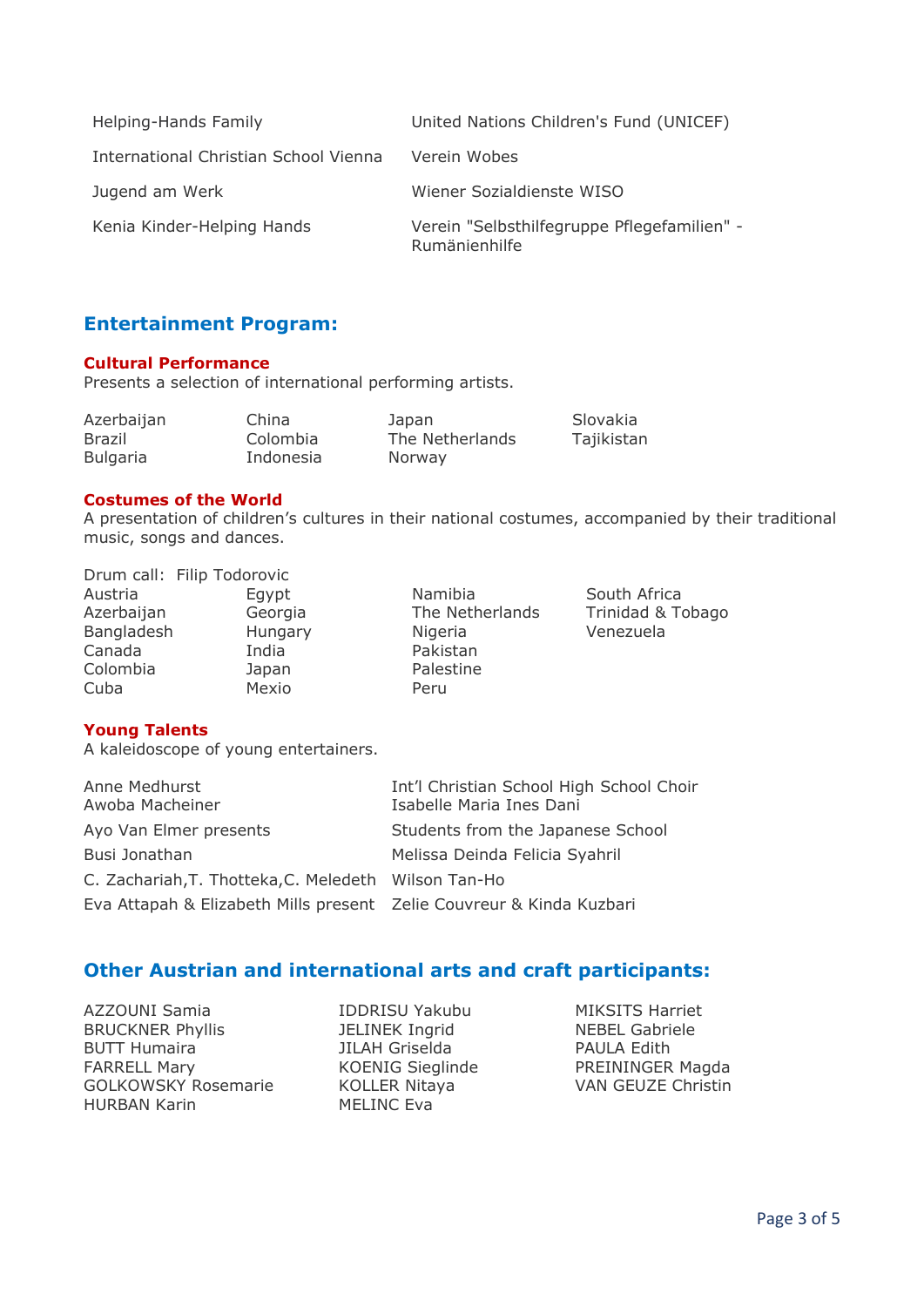## **International Festival-Charity Bazaar 2011 Partners**





## **Major donors:**



**B&W Bochdansky & Wolf Immobilien Chopard DDSG Donauturm Dorotheum Elektra Bregenz Elite Tours Verkehrsbetriebs Ellert Jeweller Estee Lauder Firma DAMIT Terchova, Slovakia Flamm Frey Wille Golfclub Golf Range Wien-Tuttendörfl Grand Hotel Hotel Ambassador Hotel Hilton Hotel Ibis Hotel Intercontinental Irodion Restaurant Kempinski Hotel Corvinus Budapest Kunst Historisches Museum lada - life and design architects Lavazza Lanz Trachten Le Meridien Wien Lindner am Belvedere Liska Furs**

**Lobmeyr Lusthaus Wien Mahdi Carpet Iranian rugs Marion Hutatelier Masoud Attarian Handmade Jewellery Meinl Merkur Grandhotel Biedermeier Nägele and Strubell Nestle NH Hotels GmbH Oldtimer Österreichische Werkstätten Park Inn Imperial Riding School Renaissance Hotel Rahimi & Rahimi Ramada Hotel & Suites SAS Radisson Hotel Smallen,Bradley Sony Swarovski Therme Laa Thermenhotel Ronacher-BadKleinkirchheim UN Federal Credit Union (UNFCU) Vienna's English Theater Volkstheater Zikos Pelz**